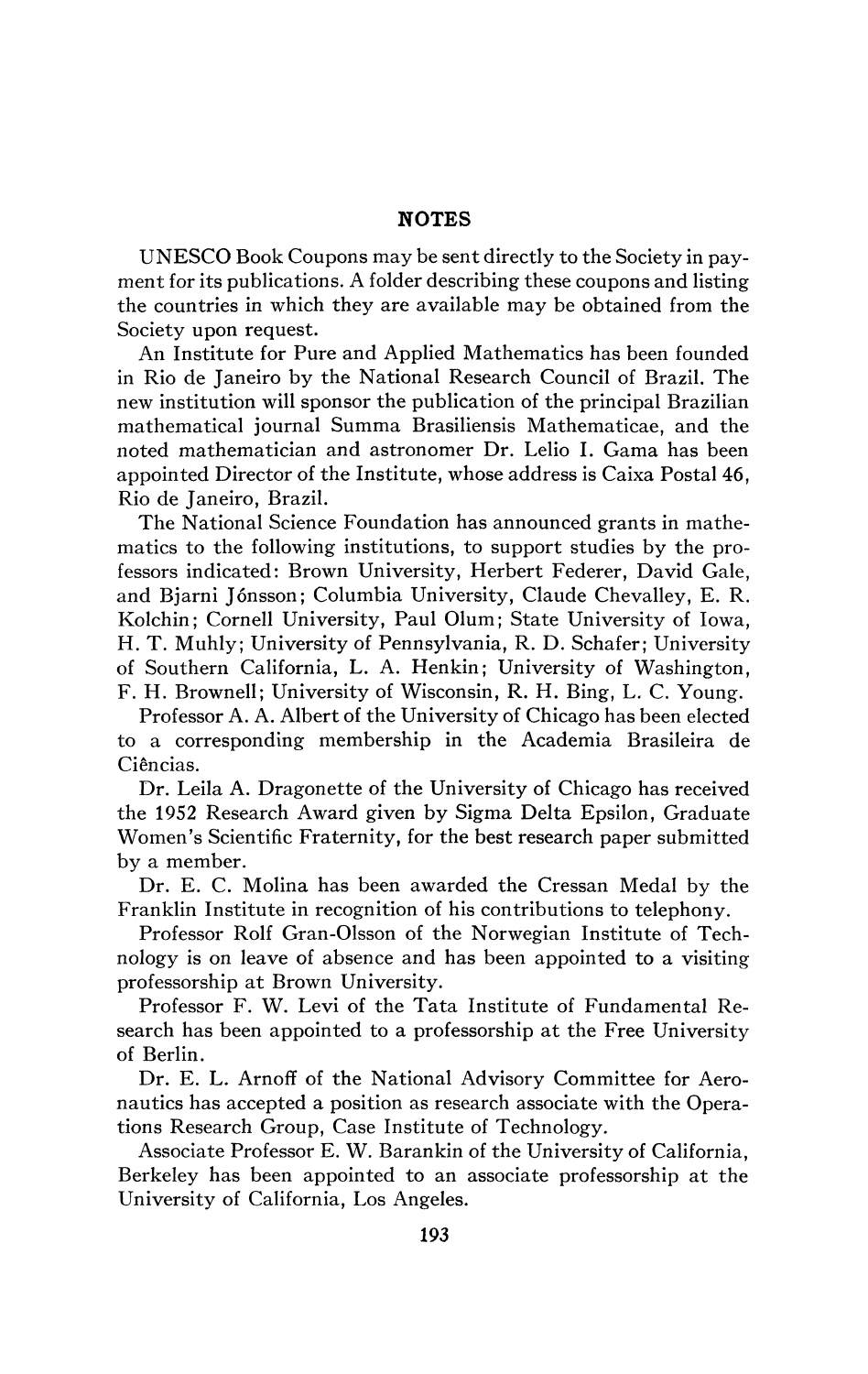Dr. D. R. Belcher of the American Telephone and Telegraph Company has retired.

Mr. James Bercos of the Naval Ordnance Plant, Macon, Georgia, has accepted a position as personnel statistician with the Lockheed Aircraft Company, Marietta, Georgia.

Miss Marion Clarke of the University of Nebraska has accepted a position as research mathematician with the Ballistic Research Laboratories, Aberdeen Proving Ground, Maryland.

Mr. G. R. Costello of the National Advisory Committee for Aeronautics has accepted a position as aerophysics project engineer with Chance-Vought Aircraft, Dallas, Texas.

Mr. G. P. Dinneen of the Goodyear Aircraft Corporation has accepted a position as staff member with the Lincoln Laboratories, Massachusetts Institute of Technology.

Mr. R. P. Eddy of the Naval Ordnance Laboratory, Silver Spring, Maryland, has accepted a position as mathematician with the David Taylor Model Basin, Washington, D. C.

Dr. B. G. Farley of the Bell Telephone Laboratories has accepted a position with the Digital Computer Laboratory, Massachusetts Institute of Technology.

Professor A. H. Fox of Union College is on leave of absence and has been appointed a consultant at the Oak Ridge National Laboratory.

Mr. R. D. Glauz of Brown University has been appointed a staff member at the Los Alamos Scientific Laboratory.

Mr. J. V. Harrison of the Eckhart-Mauchly Computer Corporation has accepted a position as head of the Computation Laboratory, Operations Research Office, Chevy Chase, Maryland.

Professor I. O. Horsfall of the University of Utah has retired with the titles professor emeritus and director emeritus of the Extension Division.

Professor W. G. Hubert of City College, New York City, has retired with the title professor emeritus.

Dr. M. P. Jarnagin of the University of Maryland has accepted a position as mathematician with the Naval Aviation Ordnance Test Station, Chincoteague, Virginia.

Assistant Professor E. R. Keown of the Florida State University has been appointed to an assistant professorship at the Agricultural and Mechanical College of Texas.

Dean H. R. Kingston of the University of Western Ontario has retired.

Mr. C. C. Miesse of the Battelle Memorial Institute has accepted a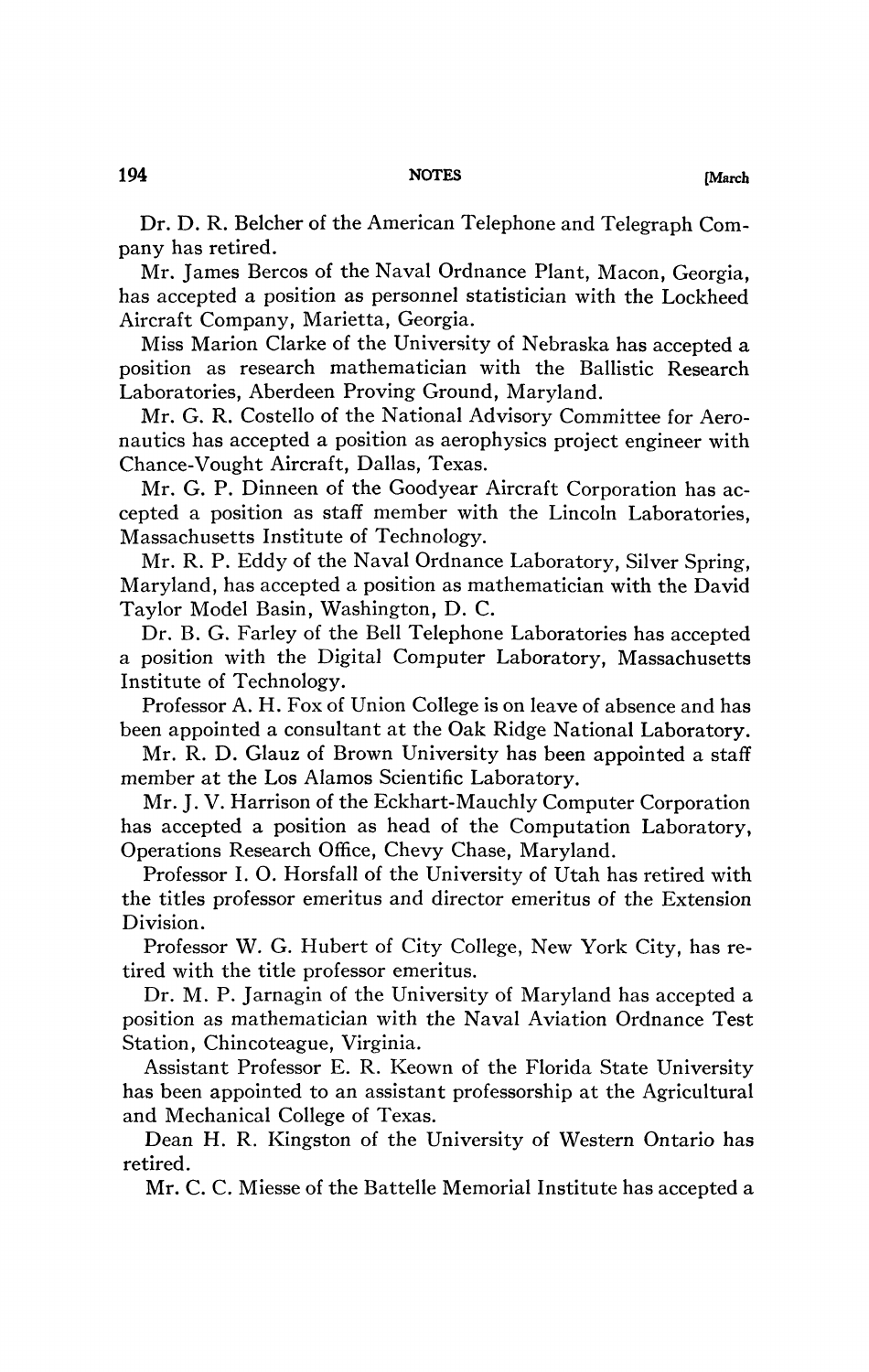position as mathematical physicist with the Aerojet Engineering Corporation, Azusa, California.

Associate Professor A. N. Milgram of Syracuse University has been appointed to an associate professorship at the University of Minnesota.

Professor Knox Millsaps of the Alabama Polytechnic Institute has accepted a position as assistant chief scientist with the Flight Research Laboratory, Wright Air Development Center, Dayton, Ohio.

Professor E. E. Moots of Cornell College has retired with the title professor emeritus.

Professor H. M. Sheffer of Harvard University has retired with the title professor emeritus.

Dean Emeritus T. M. Simpson of the University of Florida has been appointed a consultant in general education, at Henderson State Teachers College, Arkadelphia, Arkansas.

Mr. H. W. Stephens of Columbia University has been appointed to an assistant professorship at Ball State Teachers College.

Associate Professor E. W. Titt of the University of Texas is on leave of absence and has been appointed to a visiting associate professorship at Indiana University.

Associate Professor J.I. Tracey of Yale University has retired with the title professor emeritus.

The following promotions are announced:

A. B. Cunningham, West Virginia University, to an associate professorship.

A. M. Feyerham, Iowa State College of Agriculture and Mechanic Arts, to an assistant professorship.

Irving Kaplansky, University of Chicago, to an associate professorship.

K. B. Leisenring, University of Michigan, to an assistant professorship.

E. A. Lew, Metropolitan Life Insurance Company, to an associate actuary and statistician.

The following appointments to instructorships are announced: Dartmouth College: Mr. E. L. Whitney; University of Maryland: Dr. H. S. Collins; Ohio State University: Dr. R. C. Fisher.

President Emeritus H. N. Davis of the Stevens Institute of Technology died on November 3, 1952 at the age of seventy-one years. He had been a member of the Society for fifty years.

Professor M. W. Dehn of Black Mountain College died on June 27, 1952, at the age of seventy-four years.